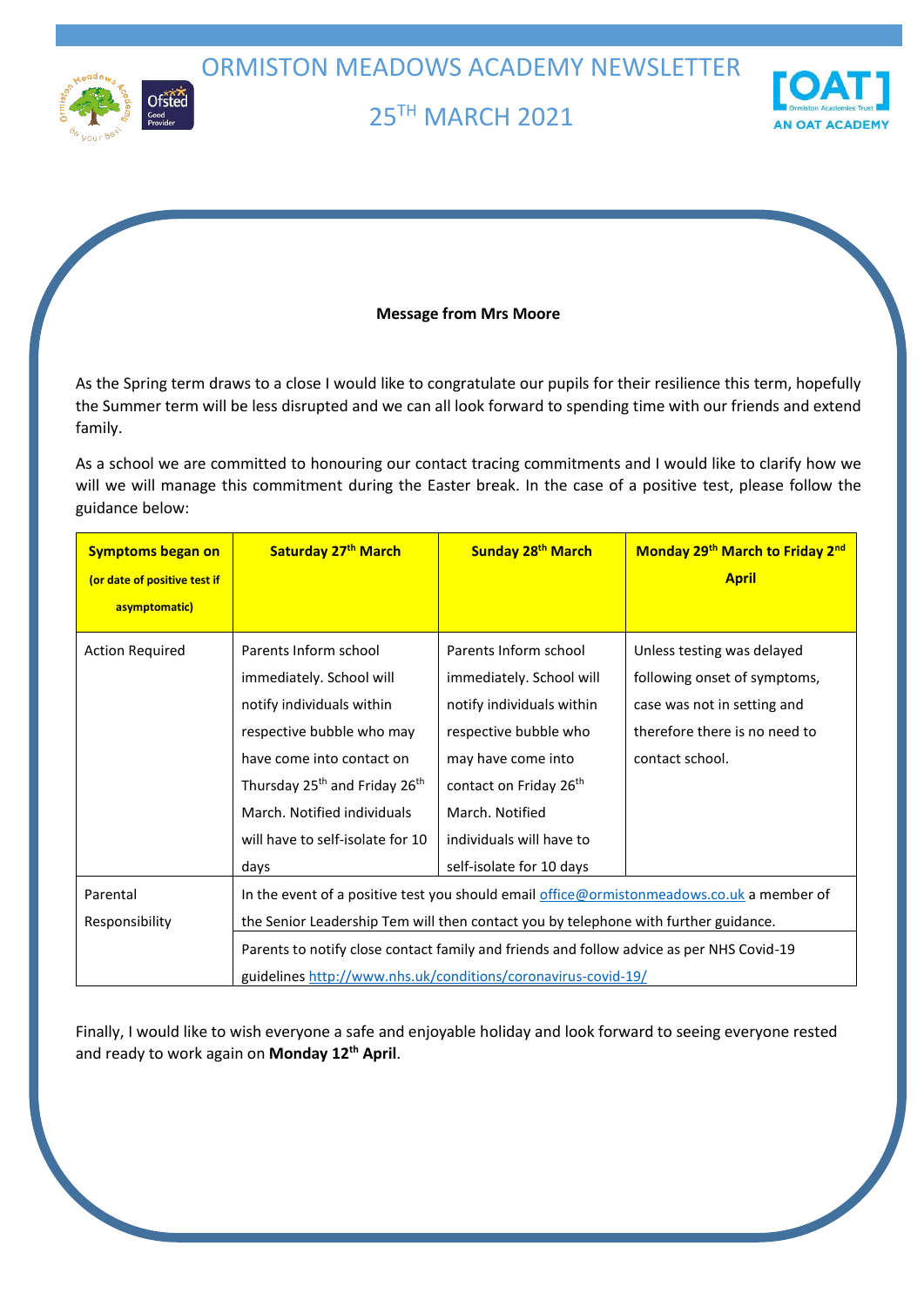

Our new Summer term menu starts on Monday 12<sup>th</sup> April with an extended range. Please the attached menus for full details

# **ICT equipment**

If you have previously been loaned a device we are arranging for these to be returned to you if still required, we will be in touch shortly regarding collecting them from school.

If you have not been loaned a device previously but now require one please contact the school office, 01733 231008 or email [office@ormistonmeadows.co.uk](mailto:office@ormistonmeadows.co.uk)



#### **Upcoming events**

We have lots of exciting activities planned for the Summer term including:

Art Week

Science Week

Careers Week

Earth Day

Sports Day

Maths Day

Further details will sent out in the new term.

### **Easter Homework**

Teachers will be setting some fun holiday homework activities via Google Classroom.

This will include the question, 'What job would you like when you are older?' This will support our Summer term careers topic when we will be looking at lots of different careers and the skills you need to achieve your goal.

We look forward to sharing your fantastic home learning!

#### **Garden**

Calling all green-fingered gardeners, we are looking for volunteers to help with an exciting new project to transform one of our courtyards during the May half term holiday.

Further information will be coming home early in the new term.



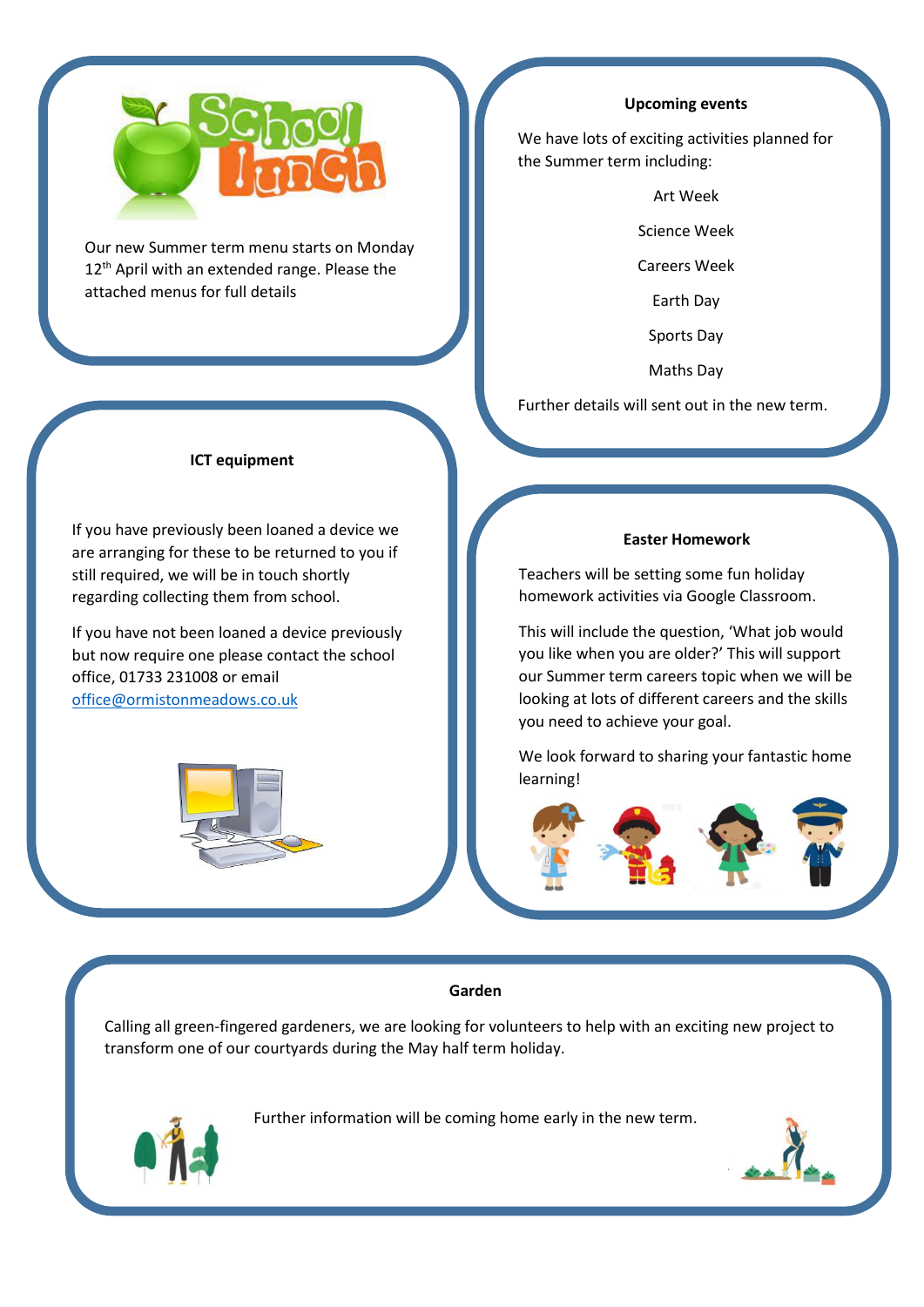|                | <b>Monday</b>                                                            | <b>Tuesday</b>                                                               | Wednesday                                                                                           | <b>Thursday</b>                                                               | <b>Friday</b>                                |
|----------------|--------------------------------------------------------------------------|------------------------------------------------------------------------------|-----------------------------------------------------------------------------------------------------|-------------------------------------------------------------------------------|----------------------------------------------|
| Option 1       | Beef Chilli with Rice Pepperoni Pizza with<br>and Seasonal<br>Vegetables | Pasta Salad and<br>Sweetcom                                                  | Roast Chicken with<br>Potatoes, Yorkshire<br>Pudding and Seasonal Bread with Seasonal<br>Vegetables | Creamy Pasta<br>Carbonara, Garlic<br>Vegetables                               | <b>Battered Fish, Chips</b><br>and Sweetcorn |
| Option 2       | Quorn Chilli with<br>Rice and Seasonal<br>Vegetables                     | Cheese Pizza with<br>Pasta Salad and<br>Sweetcom                             | Ouorn Fillet with<br>Potatoes, Yorkshire<br>Pudding and Seasonal with Seasonal<br>Vegetables        | Creamy Vegetable<br>Pasta, Garlic Bread<br>Vegetables                         | Vegetable Burger,<br>Chips and Sweetcorn     |
| Option 3       | Bap with Cheese,<br>Tuna, Egg Mayo or<br>Ham with Salad                  | Baguette with Cheese, Sandwich with<br>Tuna, Egg Mayo or<br>Ham with Salad   | Cheese, Tuna, Egg<br>Mayo or Ham with<br>Salad                                                      | Baguette with Cheese, Bap with Cheese,<br>Tuna, Egg Mayo or<br>Ham with Salad | Tuna, Egg Mayo or<br>Ham with Salad          |
| <b>Dessert</b> | Lemon Shortbread                                                         | Strawberry Angel<br>Biscuit or Fresh Fruit Mousse or Fresh Fruit Fresh Fruit | Strawberry Jelly or                                                                                 | Pancakes with Honey Ice Cream or Fresh<br>or Fresh Fruit                      | Fruit                                        |

|                | <b>Monday</b>                                                                                   | <b>Tuesday</b>                                                             | Wednesday                                                                                 | <b>Thursday</b>                                                               | <b>Friday</b>                             |
|----------------|-------------------------------------------------------------------------------------------------|----------------------------------------------------------------------------|-------------------------------------------------------------------------------------------|-------------------------------------------------------------------------------|-------------------------------------------|
| Option 1       | Toad in the Hole with Pepperoni Pizza with<br>Mashed Potato and<br>Seasonal Vegetables          | Pasta Salad and<br>Sweetcom                                                | Roast Chicken with<br>Potatoes, Yorkshire<br>Pudding and Seasonal<br>Vegetables           | Fish Pie with<br>Seasonal Vegetables                                          | Chicken Goujons,<br>Chips and Sweetcorn   |
| Option 2       | Vegetarian Toad in<br>the Hole with Mashed Pasta Salad and<br>Potato and Seasonal<br>Vegetables | Cheese Pizza with<br>Sweetcom                                              | Ouorn Fillet with<br>Potatoes, Yorkshire<br>Pudding and Seasonal Vegetables<br>Vegetables | Penne Pasta, Dough<br>Balls and Seasonal                                      | Vegetable Goujons,<br>Chips and Sweetcorn |
| Option 3       | Bap with Cheese,<br>Tuna, Egg Mayo or<br>Ham with Salad                                         | Baguette with Cheese, Sandwich with<br>Tuna, Egg Mayo or<br>Ham with Salad | Cheese, Tuna, Egg<br>Mavo or Ham with<br>Salad                                            | Baguette with Cheese, Bap with Cheese,<br>Tuna, Egg Mayo or<br>Ham with Salad | Tuna, Egg Mavo or<br>Ham with Salad       |
| <b>Dessert</b> | Cherry Shortbread<br>Biscuit or Fresh Fruit Fresh Fruit                                         | Syrup Flapjacks or                                                         | Strawberry Jelly or<br>Fresh Fruit                                                        | Vanilla Iced Muffins<br>or Fresh Fruit                                        | Raspberry Mousse or<br>Fresh Fruit        |